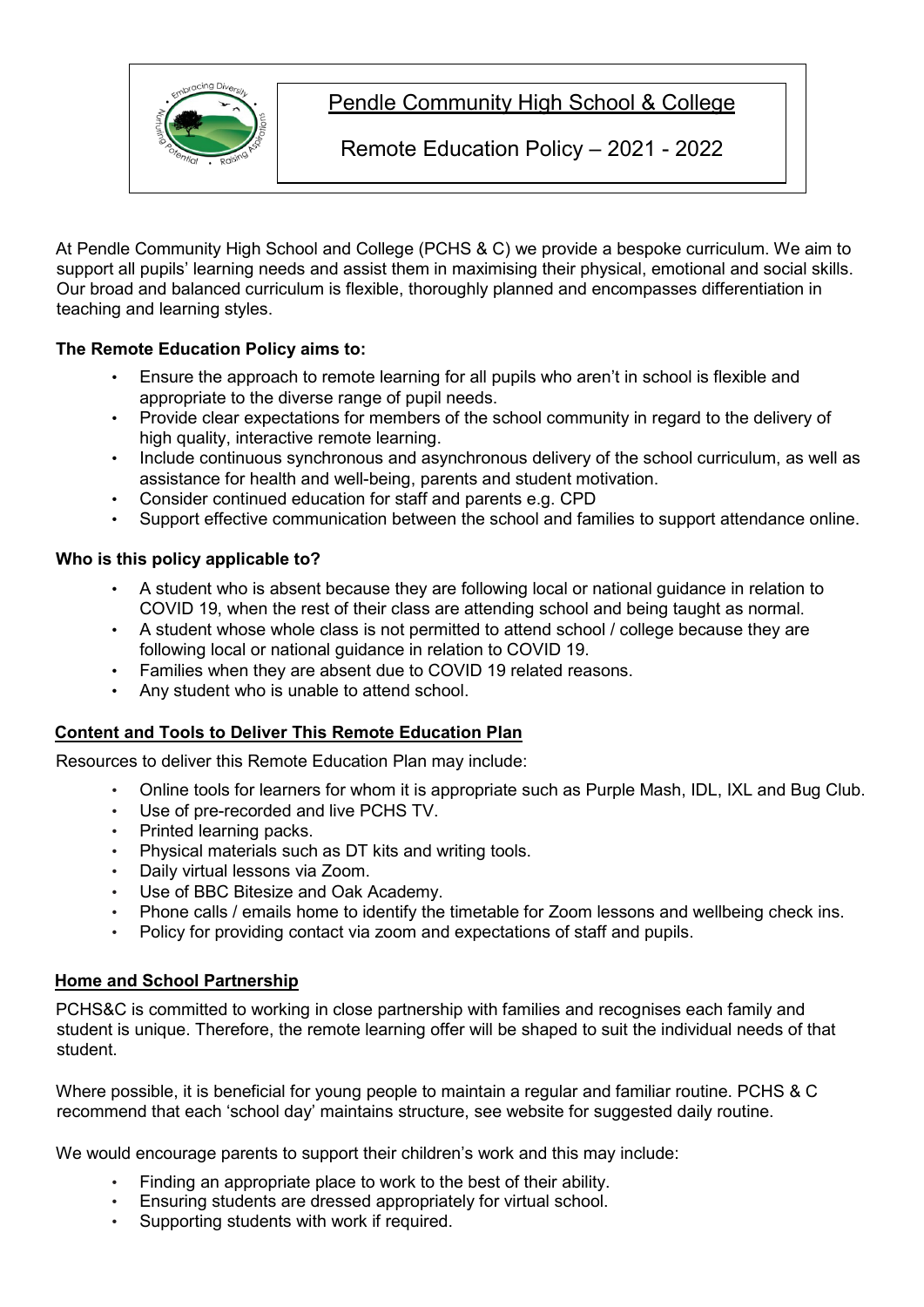- Encouraging students to work with an appropriate level of concentration.
- Supporting student's online safety and the promotion of the safe use of devices, apps and websites.

# **Roles and responsibilities**

## *Teachers and Teaching Assistants*

When providing remote learning, teachers will make arrangements for members of the class team to be available between 8:40 and 3:10 pm to provide interactive lessons and support to students. If they are unable to work for any reason during this time, for example due to sickness or caring for a dependent, they should report this using the normal absence procedure.

When providing remote learning, teachers are responsible for:

- Setting work for the students in their classes.
- Providing feedback on work.
- Keeping in touch with the students and their parents who aren't in school. If there is a concern around the level of engagement of a student, parents should be contacted via phone to ascertain whether school intervention can assist engagement.
- Reporting any complaints or concerns shared by parents or students to a member of SLT– for any safeguarding concerns, refer immediately to the DSL.
- TAs may be asked to complete tasks set by the Teacher, subject lead or a member of SLT.

### *Senior Leaders*

Alongside any teaching responsibilities, senior leaders are responsible for:

- Co-ordinating the remote learning approach across the school, including daily monitoring of engagement.
- Monitoring the effectiveness of remote learning –through regular feedback from teachers via email / meetings with teachers and subject leaders, reviewing work set or reaching out for feedback from students and parents.
- Monitoring the security of the remote learning systems, including data protection and safeguarding considerations.

### *Designated safeguarding lead*

The DSL is responsible for managing and dealing with all safeguarding concerns. For further information, please see the Safeguarding and Child Protection Policy.

### *IT Technicians*

IT technicians are responsible for:

- Fixing issues with systems used to set and collect work.
- Helping staff with any technical issues they're experiencing.
- Reviewing the security of remote learning systems and flagging any data protection breaches to the Data Protection Officer.
- Assisting students and parents with accessing the internet or devices.

### *The School Business Manager*

Will ensure value for money when arranging the procurement of equipment or technology. Will ensure that the school has adequate insurance to cover all remote working arrangements.

### *Students and parents*

Staff can expect students learning remotely to:

- Complete work set by teachers.
- Seek help if they need it, from teachers.
- Alert teachers if they're not able to complete work.